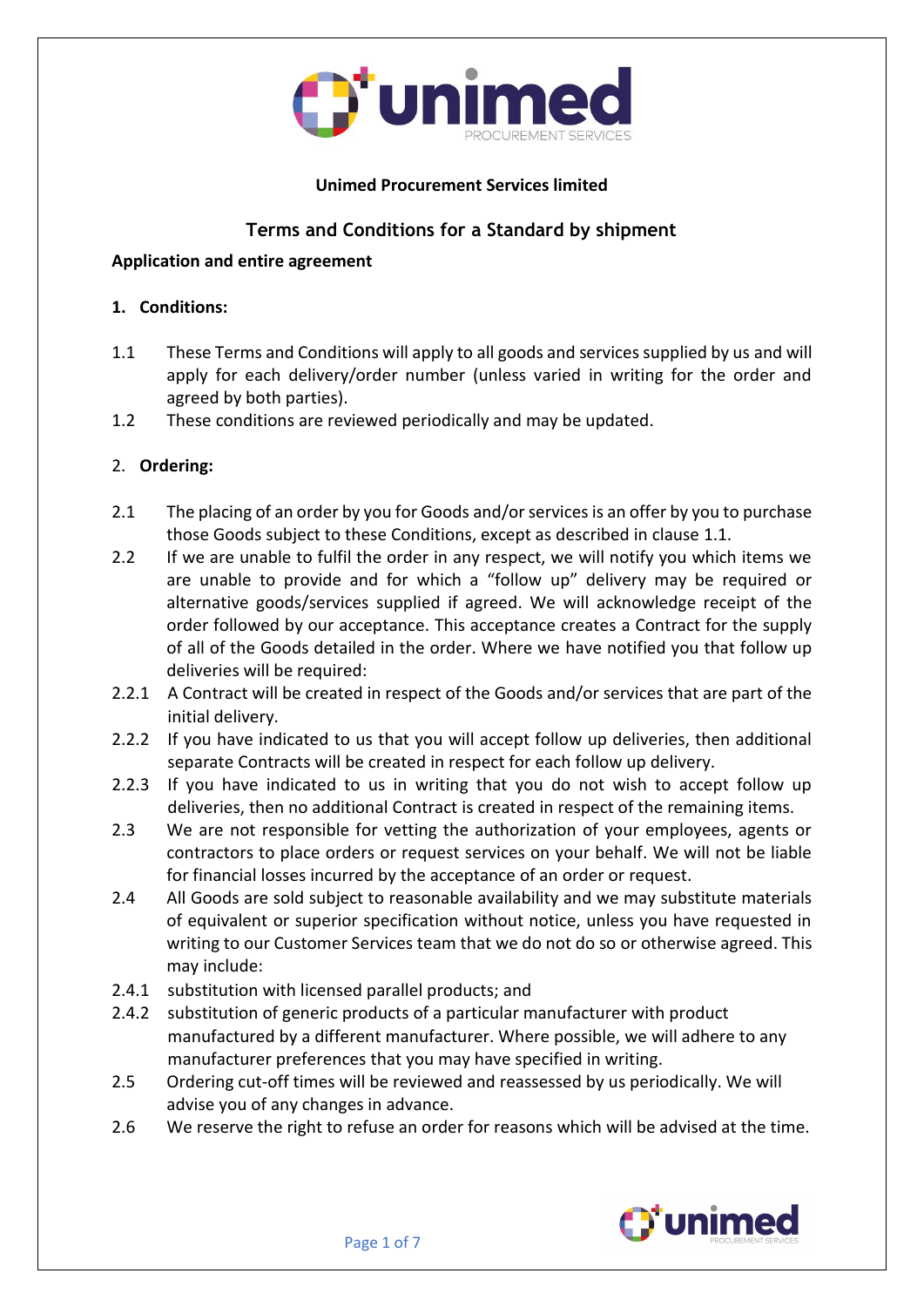### 3. **Delivery of Goods and provision of Services:**

- 3.1 The goods/services will be delivered to the address stated in the order. We will keep the agreed contact updated with progress on delivery timescales.
- 3.2 Confirmation of delivery from our shipping partners with evidence (manual or electronic) will be proof of delivery.
- 3.3 You are responsible for ensuring that the delivery address complies with the appropriate regulatory and registration requirements on an ongoing basis, including but not limited to any requirements specified from time to time by the General Pharmaceutical Council, Medicines and Healthcare products Regulatory Agency (MHRA), Care Quality Commission, or any other relevant bodies in your country or area. You are also responsible for ensuring that an appropriately authorized person supervises the receipt and acceptance of the Goods at the delivery address.
- 3.4 Where delivery is by instalment, each instalment shall be treated as a separate Contract. Any failure by us to deliver any one or more instalments in accordance with the relevant Contracts, or any claim from you in respect of any one or more instalments shall not entitle you to treat the Contracts relating to all of the instalments as repudiated.
- 3.5 Times, dates or periods which are given for the delivery of the Goods or performance of Services are our best estimate. We will use reasonable endeavours to supply them by these dates and will keep you updated but will not be liable for any loss or damage resulting from delay, however caused. This includes delay and non-delivery as a result of circumstances beyond our control including but not restricted to political turmoil, weather conditions etc.
- 3.6 Schedules for the delivery and performance of Goods and Services will be reviewed and reassessed by us regularly. We will advise you of any changes in advance.
- 3.7 If you do not take delivery of the Goods on the date of delivery, we will be entitled at our discretion to either:
- 3.7.1 store the Goods at your risk, and charge you for costs of such storage, including insurance and carriage; or
- 3.7.2 dispose of the Goods and charge you for costs of disposal and value of the contract.
- 3.8 You will reimburse and indemnify us for liabilities, costs damages, or losses (including loss of profit) incurred by us if you:
- 3.8.1 cancel your order for Goods or Services after acceptance by us,
- 3.8.2 do not return any pallets or containers in which the Goods are delivered undamaged within the pre-agreed number of days after the delivery date (if pre-agreed in the contract).

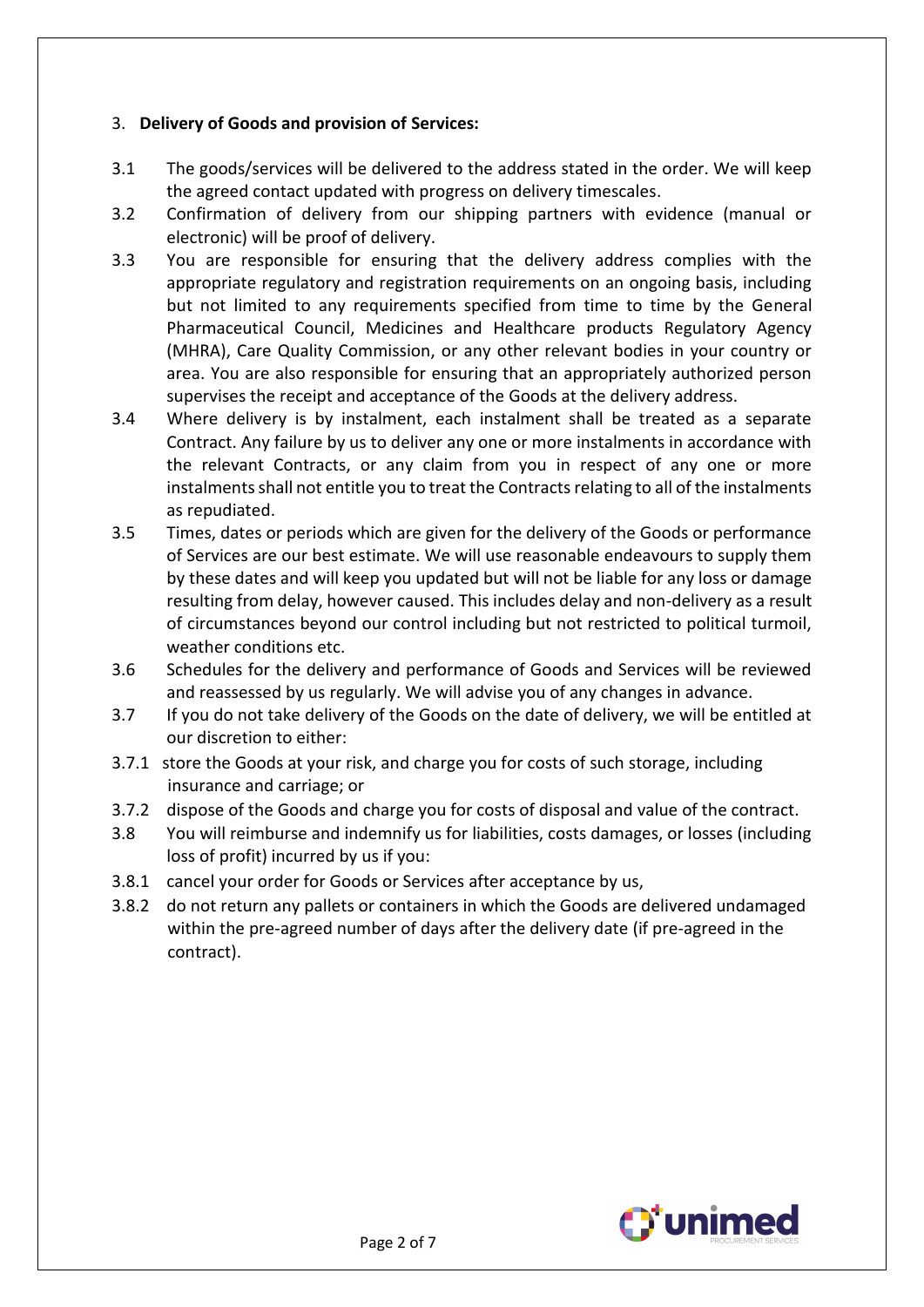### 4. **Returns Policy:**

- 4.1 All returns must be pre-agreed and comply with our returns policy with all documentation and packaging.
- 4.1.1 You must notify discrepancies in supply quantity to us with the following timelines:
- 4.1.2 In writing within 3 working days following delivery in the case of ambient Goods; or
- 4.1.3 In writing within 1 working day following delivery in the case of Goods requiring refrigerated storage; or you will be deemed to have accepted the supply of the quantity of Goods advised on the delivery note if you do not notify us of a discrepancy in supply quantity within these timelines
- 4.2 Unimed offers a claims and returns service. In summary, Unimed will not accept Goods for return other than:
- 4.2.1 in accordance with Good Distribution Practice (Guidelines on Good Distribution Practice of Medicinal Products for Human Use) and all associated regulations and guidelines issued by the MHRA from time to time.
- 4.3 Notwithstanding clauses 1.1 and 1.2
- 4.3.1 Goods requiring refrigerated storage will be accepted to correct a delivery error only. In this case, the Goods must be returned not later than the next working day and must have been stored correctly whilst on your premises.
- 4.3.2 Any goods where a return is agreed must have been stored correctly whilst on your premises. These goods must be packaged correctly for collection.
- 4.3.3 Any returned product covered by the Misuse of Drugs Act 1971 must be packaged separately and entered onto a separate returns note. The agreement of the supplying branch for the return must be obtained in advance.
- 4.3.4 We do not accept the return of special products ordered where they are delivered as ordered.
- 4.3.5 In certain instances, a returns charge may be incurred this will be pre-agreed where relevant.

### **5. Recall of Goods**

- 5.1 In certain circumstances a recall of Goods may be appropriate. This may be at the request of the manufacturer, Marketing Authorisation holder, at our discretion or that of another competent authority. If a recall is required, we will advise you of the steps to take. This notification may be verbal and subsequently confirmed in writing. You agree, upon receipt of notification from us, to provide all reasonable assistance as may be requested by us. In particular, you agree to:
- 5.1.1 return to us all of the Goods covered by the recall (the "Affected Goods"); and
- 5.1.2 advise us (as far as practicable) in writing of any business to business buyers of all Affected Goods already sold by you; and
- 5.1.3 you will advise us of any quality issues or potential "adverse events" related to the Affected Goods as defined by MHRA guidelines.
- 5.2 In the event that we are unable to replace the Affected Goods within a reasonable period, we shall supply to you a credit note to the value of the Affected Goods which have been returned to us.

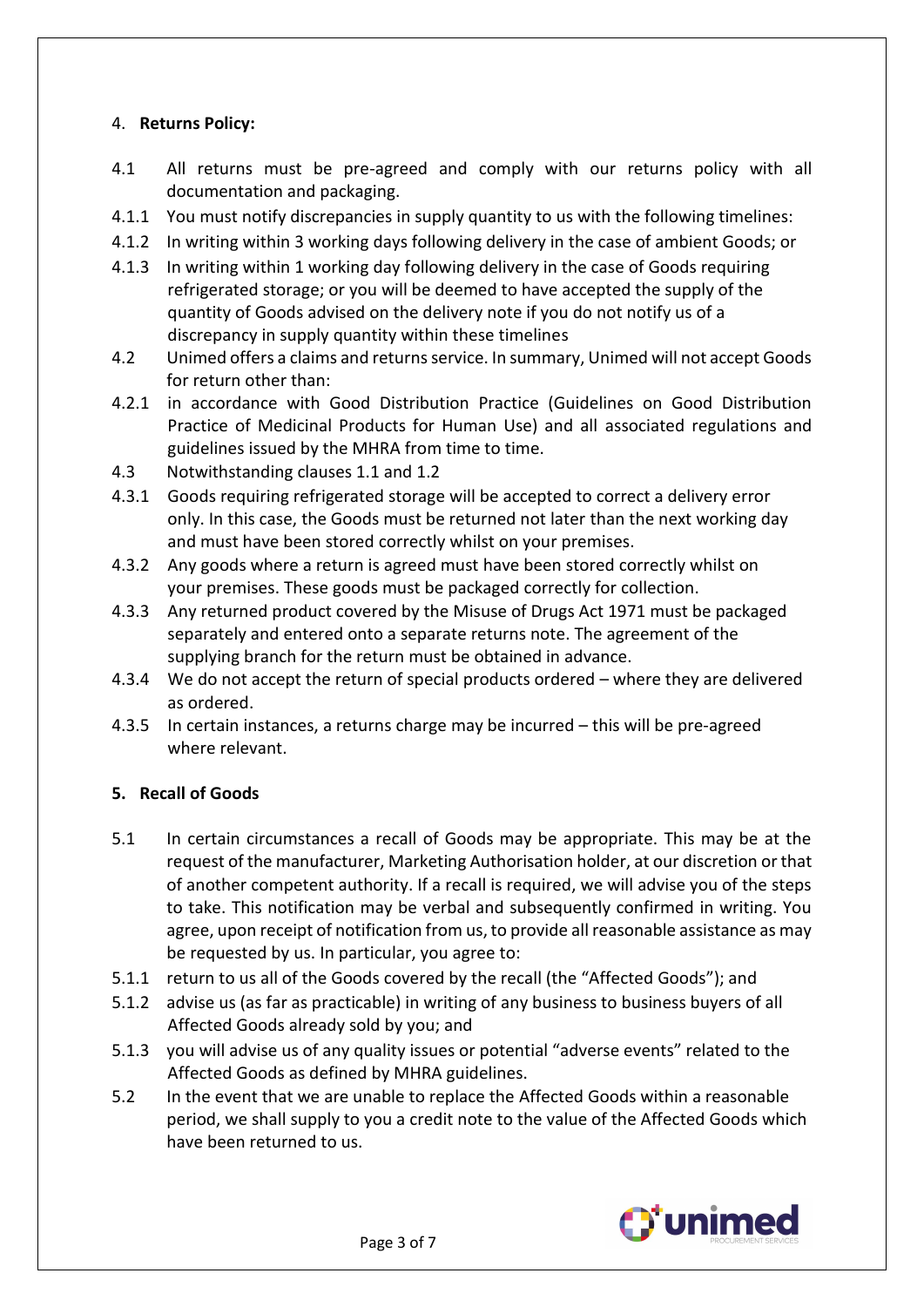### **6. Risk and Title**

- 6.1 The risk of damage to or loss of the Goods shall, except where stated otherwise in these Conditions, pass to you upon delivery of the Goods (or where you fail to accept delivery, when we have attempted to deliver them).
- 6.2 We shall retain title to the Goods and you will hold them on our behalf (as our bailee and fiduciary agent) until we have received payment of all amounts due to us, whether under the relevant Contract or any other contracts between you and us.
- 6.3 Until the purchase price has been paid, you agree to ensure that the Goods are stored in an appropriate area separately from any goods that belong to you or any third party, except where otherwise agreed by us in writing or as permitted by clause 9.4. You also agree to ensure that the Goods are clearly identifiable as being our property. You will ensure that the products will not be marked or damaged whilst storing them on our behalf.
- 6.4 You can supply or use the products before title has passed to you solely on the following conditions:
- 6.4.1 any such supply shall be in the ordinary course of your business;
- 6.4.2 any such supply shall be on your own behalf and you shall deal as principal when making such supply;
- 6.4.3 title to the Goods shall pass from us to you immediately before the time at which such supply by you occurs; and
- 6.4.4 any such supplies shall be subject to the terms of clause 8.
- 6.5 If there is a delay in making payment to us or if you are subject to an Event as defined in clause 13:
- 6.5.1 we may, in order to satisfy your debt to us, enter any premises where the Goods owned by us may be located without prior notice, and repossess and dispose of any Goods owned by us; and
- 6.5.2 your right to sell or otherwise dispose of the Goods shall end immediately; and
- 6.5.3 we may withhold delivery of any undelivered goods (including goods in transit) and suspend performance of any incomplete Services (in each case where under the Contract or any other contract between you and us); and/or
- 6.5.4 any and all sums unpaid in respect of the Goods or Services shall become immediately due and payable.
- 6.5.5 Unless we expressly advise otherwise, any contract between you and us for the supply of Goods or Services shall remain in existence notwithstanding any exercise by us of our rights under this clause

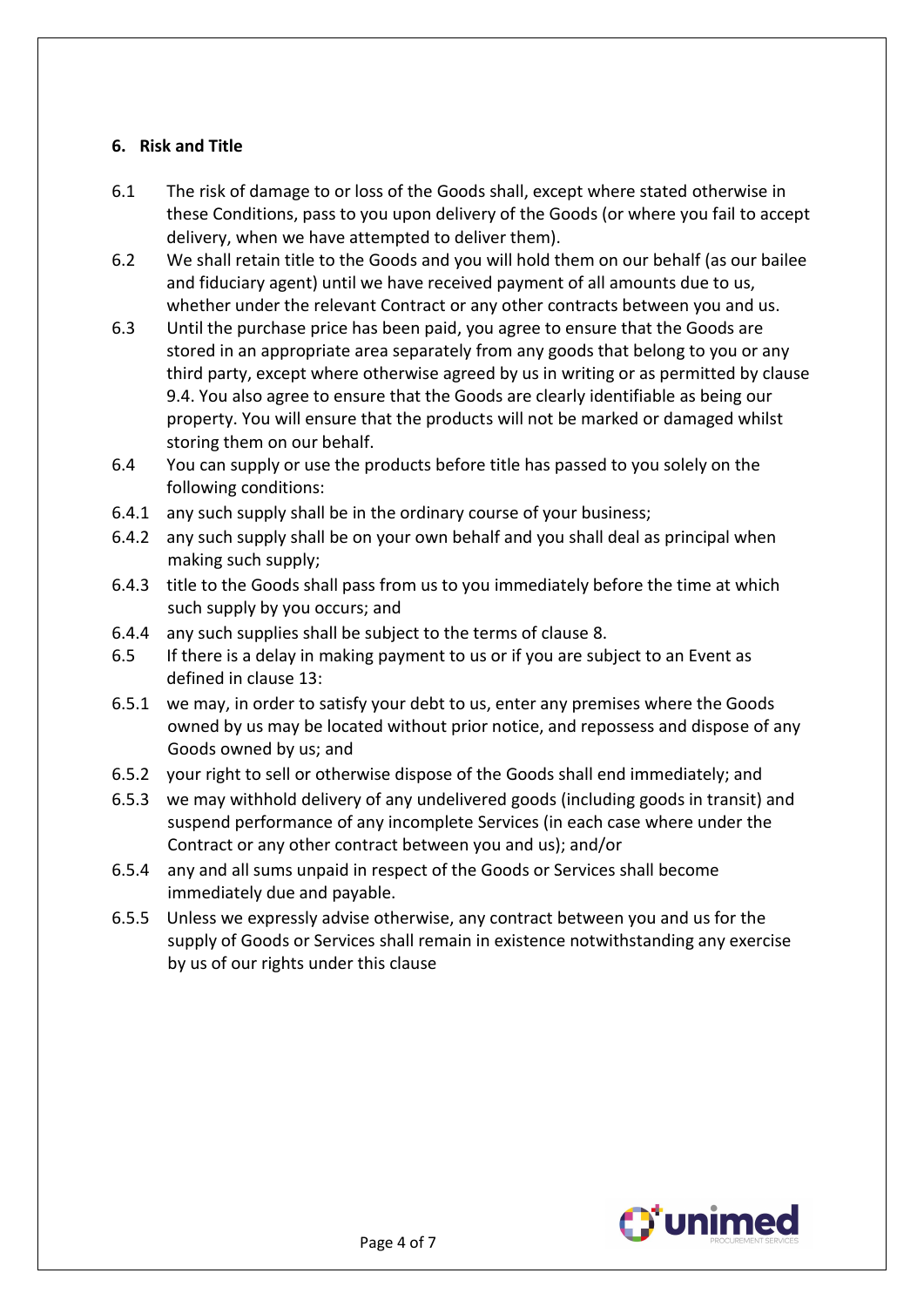## **7. Warranties**

- 7.1 We warrant that:
- 7.1.1 on delivery, the Goods provided will comply with the specification as set by the relevant manufacturer and will be free from material defects in materials and workmanship; and
- 7.1.2 all Services will be provided with reasonable skill and care.
- 7.2 We make no representation or warranty that the Goods, any items provided to you as part of the Services, or the use of the Goods or items will not infringe the rights of any third party and we shall have no liability in this respect.
- 7.3 Except as provided for in these Conditions, any conditions and/or warranties, (whether express or implied by statute or common law or howsoever) including but without limitation those of satisfactory quality or of fitness for a particular purpose (even if that purpose is made known expressly or by implication to us) are hereby excluded, to the extent permitted by law.

## **8. Liability**

- 8.1 The following provisions set out our entire liability (including but not limited to liability for the acts and omissions of our employees, agents and sub-contractors) in respect of
- 8.1.1 any breach of the Contract;
- 8.1.2 any representation (other than fraudulent misrepresentation); and
- 8.1.3 any statement or tortious act or omission (including but not limited to negligence) arising under or in connection with the Contract. The following provisions are also designed to take account of the fact that we are not the manufacturer of the Goods and are simply a reseller.
- 8.2 It shall be your responsibility to promptly check the Goods for quantity and defects following delivery by us. Subject to clause 12.6, we shall not be liable for any claim that the Goods do not comply with the Contract, or any associated losses unless written notice is given to us by you within the timelines identified in clause 3.6.If you do not give notice in accordance with this clause 12.2, the items delivered shall be deemed to be in all respects in accordance with the Contract and without prejudice to earlier acceptance by you, you shall be bound to accept and pay for the same and all claims in respect of non-delivery, loss, damage, defect or non-compliance shall thereafter be wholly barred.
- 8.3 In the event that you have a valid claim for any loss, damage or non-compliance with the Contract in respect of Goods or Services, our only obligations in respect of such loss, damage or non-compliance shall be to:
- 8.3.1 make good the relevant defect or non-performance; and/or
- 8.3.2 replace the items concerned or refund the cost of such Goods or Services to you and/or
- 8.3.3 reimburse any transport costs which you incur in connection with the return of the relevant Goods to us. Please note that Goods may only be returned in line with clause 4 and 7 above.

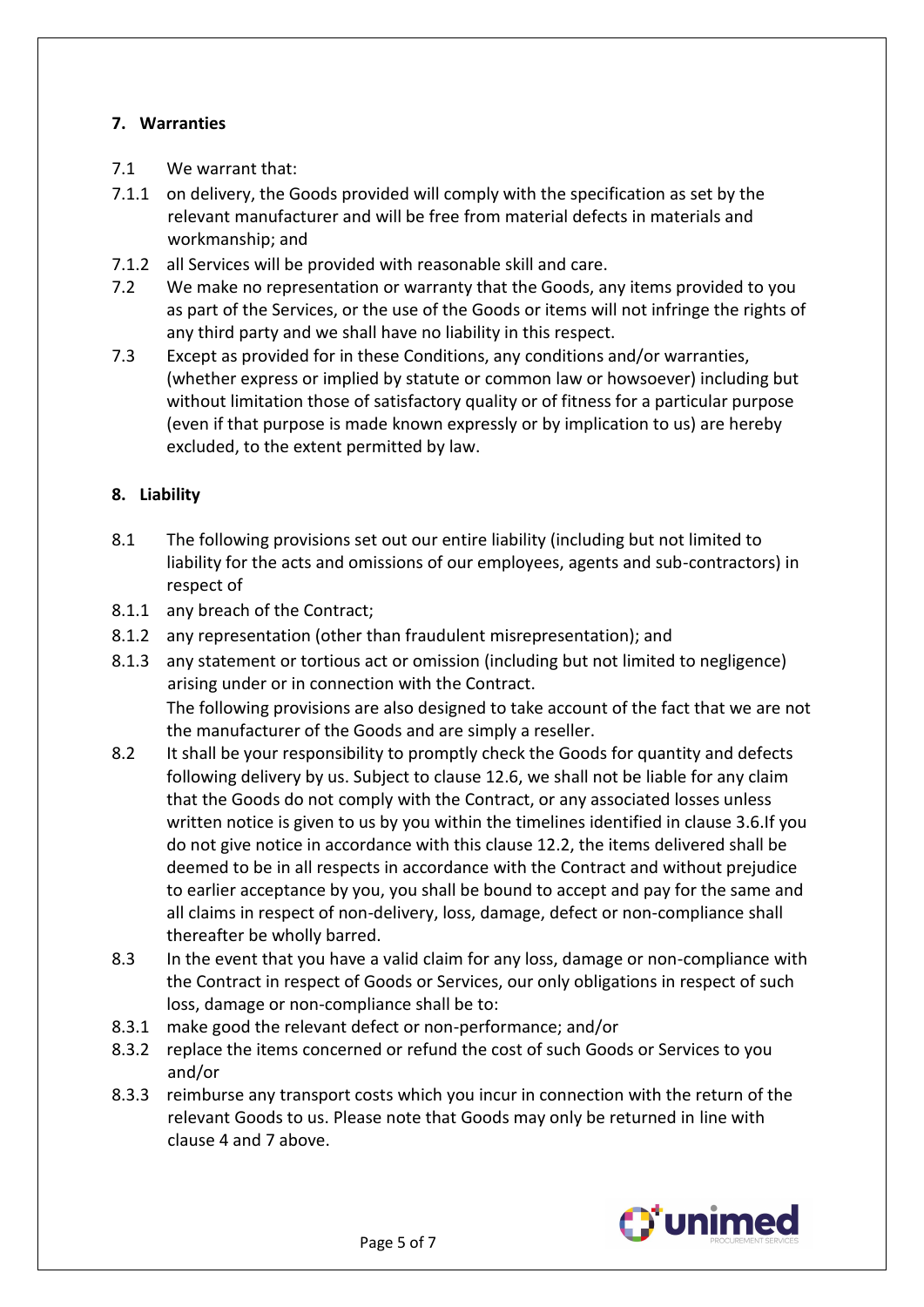- 8.4 Subject to clause 12.5 we shall not be liable for any costs, claims, damages or expenses, whether arising out of any tortious act or omission (including but not limited to any negligent act or omission), any breach of contract or statutory duty:
- 8.4.1 of an indirect or consequential nature; or
- 8.4.2 that are calculated by reference to profits, income, production or accruals or loss of such profits, income, production or accruals; or
- 8.4.3 that are calculated by reference to accrual of such costs, claims, damages or expenses on a time basis.
- 8.5 Subject to clause 12.6 our aggregate liability to you for any loss or damage (whether asserted by you or third parties) of whatever nature shall be limited to and in no circumstances shall exceed the total net price of the relevant Goods or price of the Services as described in clause 4, excluding VAT.
- 8.6 Nothing in these Conditions shall exclude or in any way limit either party's liability for fraud, or for death or personal injury caused by its negligence, or any other liability that may not be excluded for limited as a matter of English law.
- 8.7 Nothing herein shall impose any liability upon us in respect of any defect in the Goods arising out of your or your representatives' or agents' acts, omissions, negligence or default, including any failure to comply with recommendations from us as to storage and handling of the Goods.
- 8.8 We shall not be liable for any failure to comply with the Contract (and shall be entitled to delay or cancel delivery or to reduce the amount of Goods delivered) if and to the extent that we are prevented from or hindered in or delayed in obtaining or delivering the Goods or otherwise complying with the Contract through any circumstances beyond our control including accidents, war, fire, breakdown of equipment, shortage or unavailability of materials from normal sources of supply, industrial disputes and environmental incidents.
- 8.9 Information, illustrations or other particulars of the Goods or Services contained in advertising material, catalogues or similar documents, or on any e-commerce portals or other websites, or in any correspondence are (unless we expressly state otherwise in writing) intended to serve as a guide only. They are not to be treated as having influenced your decision to enter into any Contract and do not form part of the Contract.
- 8.10 A waiver by us of any right, or our failure to exercise any right or to insist on the strict performance of any provision of the Contract, shall not operate as a waiver of, or preclude any further exercise or enforcement of (as the case may be) or other exercise or enforcement by us of that or any other right or provision.
- 8.11 Each provision and each part of each provision of the Contract is severable and distinct from the others. We and you intend that every provision and each part of each provision shall be and remain valid and enforceable to the fullest extent permitted by law. If such provision is or at any time becomes wholly or partly invalid, illegal or unenforceable under any enactment or rule of law, it shall to that extent be deemed not to form part of the Contract but all other provisions and parts of the Contract shall continue in full force and effect and their validity, legality and enforceability shall not be thereby be affected or impaired. No person who is not a party to a Contract is entitled to enforce any of its terms, whether under the Contracts (Rights of Third Parties) Act 1999 or otherwise. The third parties mentioned in clause 10 shall be entitled to rely on consents given pursuant to such